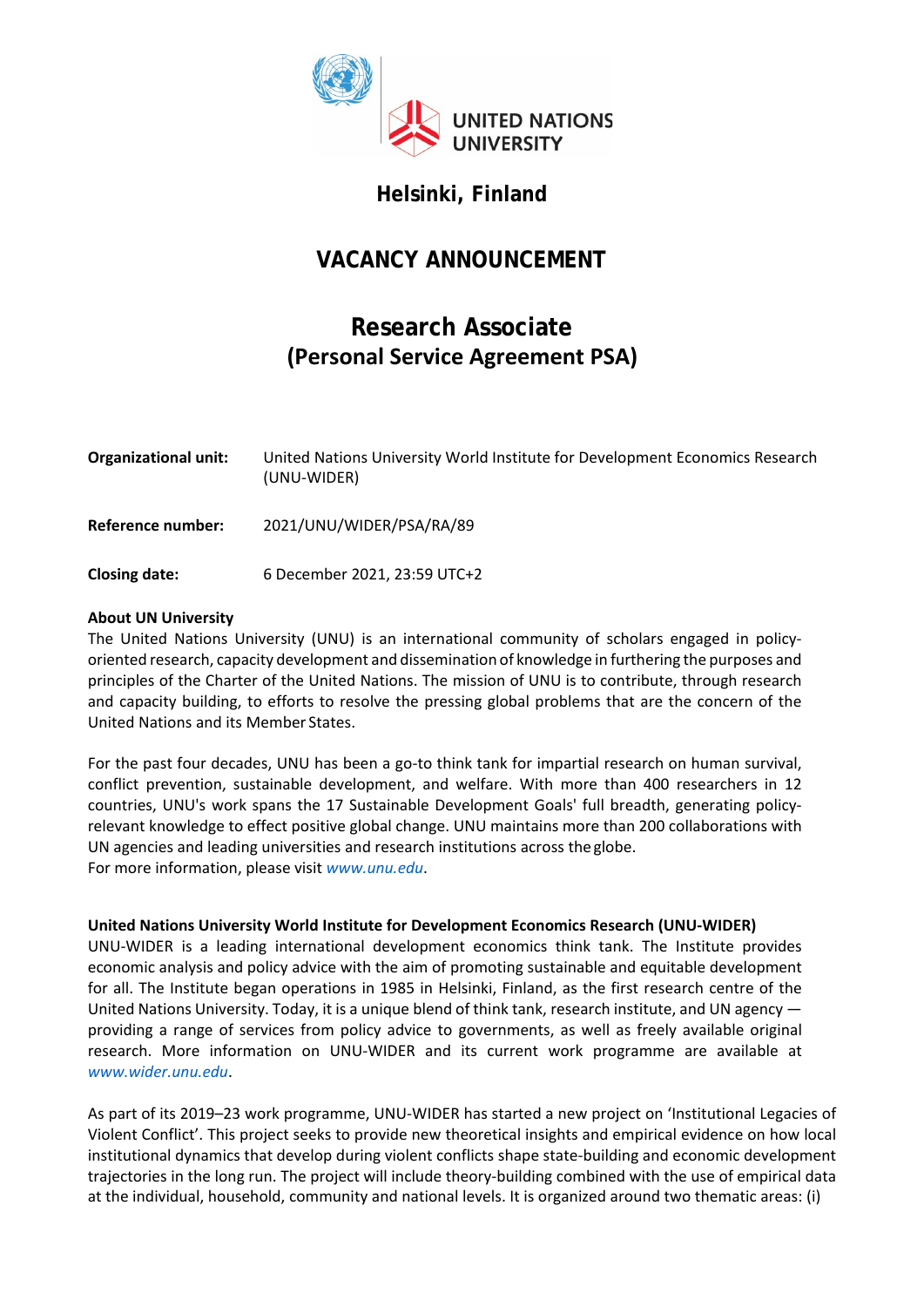the effect of war dynamics on state-building trajectories in post-conflict countries, and (ii) linkages between wartime institutions and post-conflict economic development.

UNU-WIDER is looking for a postdoctoral fellow to serve as a Research Associate for the project on 'Institutional Legacies of Violent Conflict'.

## **Responsibilities**

Under the supervision of Professor Patricia Justino, Senior Research Fellow, the Research Associate will:

- Contribute to the implementation of the project, including support for data analysis, active collaboration in related research publications, and support for communications activities for UNU-WIDER's target audiences.
- Carry out teaching, training and supervision within the capacity-building programme of UNU-WIDER, including the guidance of junior researchers and PhD students.
- Perform any other tasks as assigned by the supervisor.

#### **Required qualifications and experience**

- A PhD, or equivalent, in political science, economics, or a related discipline, either completed or to be awarded by September 2022 at the latest.
- Strong quantitative skills in advanced econometrics.
- Experience with managing primary fieldwork in developing countries would be anasset.
- Project management experience would be an asset.
- Excellent drafting skills and fluency in both oral and written English.
- Excellent team player with strong interpersonal skills and ability to work independently in a multicultural, multi-ethnic environment with sensitivity and respect for diversity.
- Readiness to travel internationally.

#### **Remuneration**

The successful candidate will be employed under an international PSA contract. UNU offers an attractive compensation package including a monthly net salary in the range of EUR4,400 to EUR5,550, commensurate with the experience and qualifications of the candidate. Benefits include 30 days annual leave and a health insurance scheme.

UNU will cover the cost of travel of the individual to the duty station, as well as their return to their home upon completion of their services. Travel costs are covered only in the event that the function will be undertaken physically in the duty station and excludes working from home arrangements.

UNU is not liable for any taxes that may be levied on the remuneration you receive under this contract. Payment of any such taxes remains the sole responsibility of PSA holders.

#### **Duration of contract**

The duration of the initial contract is 1 year. This is Personnel Service Agreement (PSA) contract with UNU, with the possibility for renewal subject to requirements and satisfactory work performance. The combined duration on a PSA contract with UNU may not exceed six (6) years. The mandatory age of retirement for PSA holders is 65 years.

**Starting date:** As soon as possible.

#### **How to Apply:**

To apply to UNU, you will not need an account. Instead, we ask that you to:

Apply <u>here</u>